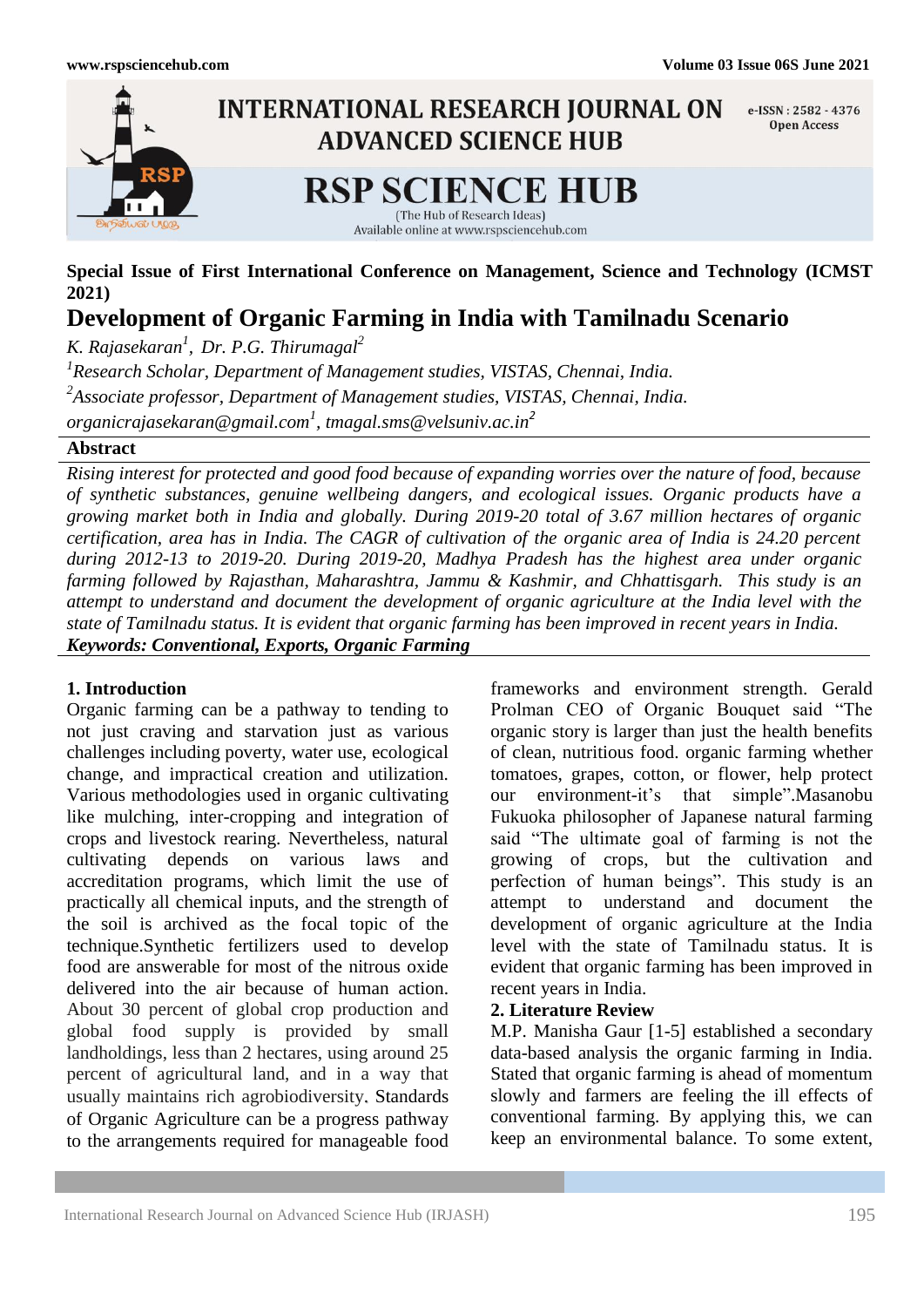the cost of chemical fertilizers may be reduced. Govind Prasad Namdev et.al.,[6] articulated that on average the total cost of farming paddy under organic & inorganic was experiential to Rs. 8521/ and Rs. 14324/ respectively. Harvest of inorganic paddy was higher than from organic paddy. But the price of organic paddy was relatively advanced than inorganic paddy. By this, net income and output ratio were sophisticated in organic farming. J.S. Amarnath [1] showed study villages were selected randomly in Erode district of Tamil Nadu. The Logit Model and Garrett"s Ranking techniques were applied to draw a conclusion. The outcome of the study showed that net return from organic farming was fairly higher than from conventional farming and a rise in the quantity of farmyard manure and vermin composite would raise the yield of crops. Kundan kumar [4] stated his study, the organic farming is an integrated approach, where all aspects of farming systems are interlinked with each other and work for each other, therefore it is very much necessary to know the attitude of farmers, and for the same purpose a scale has been developed comprising of 21 statements which can be used to measure the attitude of farmers towards organic farming.

## **3. Objective of the study**

The present study is an attempt to understand and document the following dimensions

- To explore organic agriculture at all of India.
- To study the export of organic agricultural products from Indian states.
- To understand movements of organic farming in Tamilandu and India.

## **4. Research methodology**

This paper attempts to study the elevation of Organic farming by secondary sources through many sources. The core sources are the World of Organic Agriculture Statistics and Emerging Trend, The Agricultural and Processed Food Products Export Development Authority (APEDA), The International Federation of Organic Agriculture Movements. Charts and tabulations are used this paper for able to understand

## **5. Main Reseults & Discussion**

## **5.1 Organic farming scenario in India**

North east India can turn into a huge centre of organic cultivating and the capital for natural items with its own uniqueness on the planet. Within excess of 75 percent of the space under forest in

#### **[www.rspsciencehub.com](http://www.rspsciencehub.com/) Volume 03 Issue 06S June 2021**

the Northeast area and most cultivators rehearsing natural cultivating of course, there is tremendous potential for including these cultivators inside the ambit of ensured natural business sectors. Among the state Sikkim is the first state of fully following organic farming by the government policies and interventions. India has great potential, largely untapped; for a major revolution in organic agriculture. Table-1 indicates the state wise area of organic cultivation and its ranking in India in 2019-20. India's organic area in 2019-20 was 3.67 million hectares. The State with the most organic agricultural land in Madhya Pradesh has highest certified area under organic cultivation i.e. 31.64 percent followed by Rajasthan 14.69 percent, Maharashtra 7.99 percent, Jammu & Kashmir 5.87 percent and Chhattisgarh 5.68 percent during 2019-20. Around 68.86 percent area under organic cultivation in India is covered by these five states during same period. Tamilnadu has the seventeenth place with one percent area of organic agricultural land in India.[7-9].

### **Table 1: State wise Area under organic certification in India 2019-20 (cultivated + Wild Harvest)**

|                |                                        | 1141 VWJ        |                |                                      |
|----------------|----------------------------------------|-----------------|----------------|--------------------------------------|
| S.<br>No.      | <b>State Name</b>                      | Area<br>(in ha) | <b>Rank</b>    | <b>Percent</b><br><b>of</b><br>share |
| $\mathbf{1}$   | Andaman &<br>Nicobar<br><b>Islands</b> | 7484            | 27             | 0.2                                  |
| $\overline{2}$ | Andhra<br>Pradesh                      | 42102           | 16             | 1.15                                 |
| 3              | Arunachal<br>Pradesh                   | 10658           | 24             | 0.29                                 |
| 4              | Assam                                  | 26754           | 18             | 0.73                                 |
| 5              | <b>Bihar</b>                           | 22713           | 20             | 0.62                                 |
| 6              | Chhattisgarh                           | 208393          | 5              | 5.68                                 |
| 7              | Goa                                    | 20787           | 21             | 0.57                                 |
| 8              | Gujarat                                | 95208           | 10             | 2.59                                 |
| 9              | Haryana                                | 6156            | 29             | 0.17                                 |
| 10             | Himachal<br>Pradesh                    | 204836          | 6              | 5.58                                 |
| 11             | Jammu &<br>Kashmir                     | 215276          | 4              | 5.87                                 |
| 12             | Jharkhand                              | 64254           | 12             | 1.75                                 |
| 13             | Karnataka                              | 170418          | $\overline{7}$ | 4.64                                 |
| 14             | Kerala                                 | 47575           | 13             | 1.3                                  |
| 15             | Ladakh                                 | 64              | 32             | $\boldsymbol{0}$                     |
| 16             | Lakshadweep                            | 896             | 31             | 0.02                                 |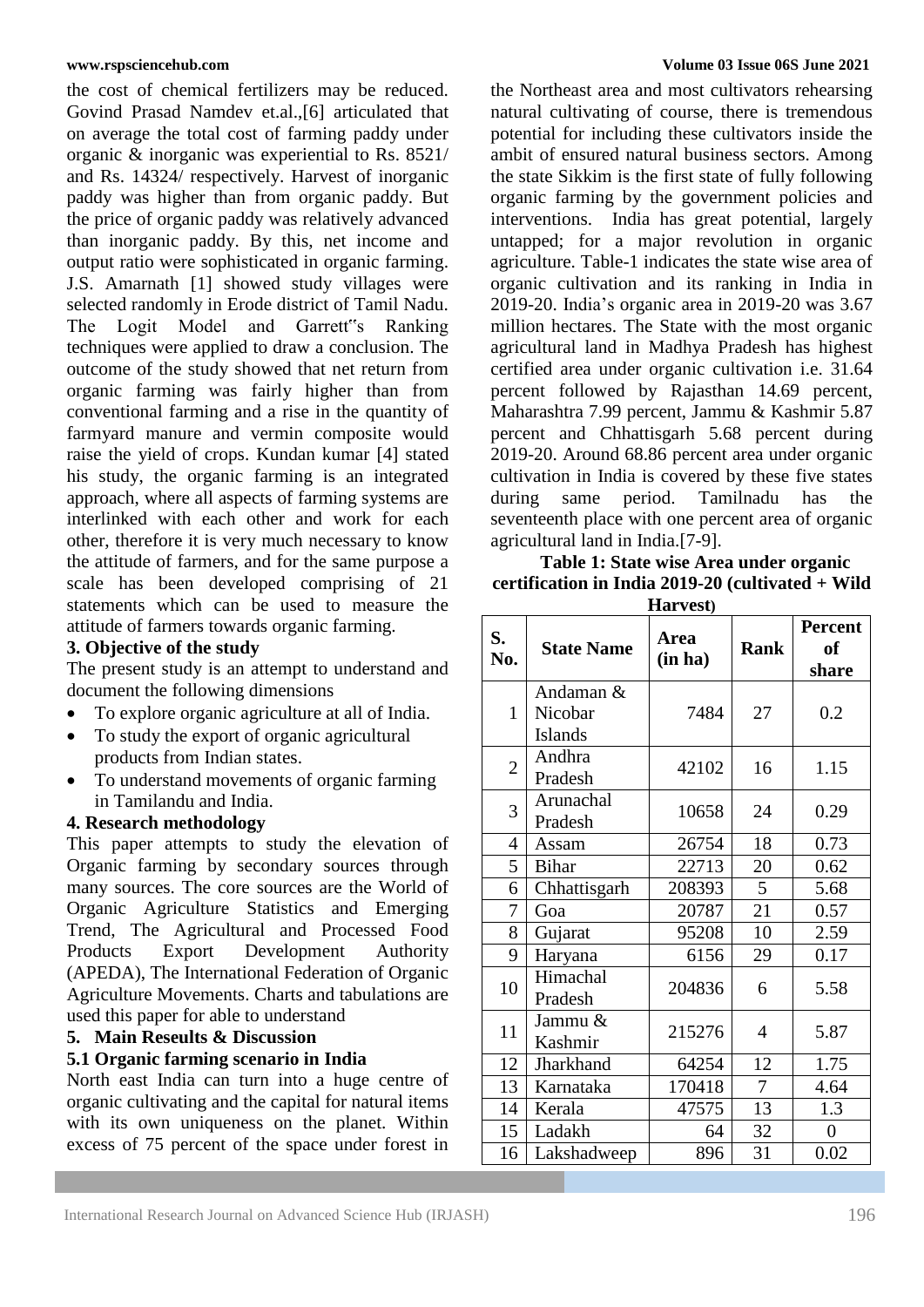| 17                    | Madhya<br>Pradesh    | 1161015 | 1              | 31.64          |  |  |  |
|-----------------------|----------------------|---------|----------------|----------------|--|--|--|
| 18                    | Maharashtra          | 293135  | 3              | 7.99           |  |  |  |
| 19                    | Manipur              | 14990   | 22             | 0.41           |  |  |  |
| 20                    | Meghalaya            | 45382   | 14             | 1.24           |  |  |  |
| 21                    | Mizoram              | 10030   | 25             | 0.27           |  |  |  |
| 22                    | Nagaland             | 14255   | 23             | 0.39           |  |  |  |
| 23                    | New Delhi            | 1       | 34             | $\overline{0}$ |  |  |  |
| 24                    | Odisha               | 115677  | 9              | 3.15           |  |  |  |
| 25                    | Pondicherry          | 24      | 33             | $\overline{0}$ |  |  |  |
| 26                    | Punjab               | 25638   | 19             | 0.7            |  |  |  |
| 27                    | Rajasthan            | 539246  | $\overline{2}$ | 14.69          |  |  |  |
| 28                    | Sikkim               | 75718   | 11             | 2.06           |  |  |  |
| 29                    | <b>Tamil Nadu</b>    | 36767   | 17             | 1.00           |  |  |  |
| 30                    | Telangana            | 8742    | 26             | 0.24           |  |  |  |
| 31                    | Tripura              | 3539    | 30             | 0.1            |  |  |  |
| 32                    | <b>Uttar Pradesh</b> | 132032  | 8              | 3.6            |  |  |  |
| 33                    | Uttarakhand          | 43647   | 15             | 1.19           |  |  |  |
| 34                    | <b>West Bengal</b>   | 6392    | 28             | 0.17           |  |  |  |
| <b>Total</b>          |                      | 3669801 |                | 100            |  |  |  |
| Source: APEDA website |                      |         |                |                |  |  |  |





Fig.1 indicates that 5.04 lakh hectares of land were utilized for organic farming in India in the year 2012-13 which has grown in the year 2019-20 by utilizing 22.99 lakh hectares of land. the organic land in India has grown over four-fold in the same period. The compound growth rate is 24.20 percent during the year 2012-13 to 2019-20. This is evidence that organic farming has increased undertaking land for cultivation in recent times in India.



## **Fig. 2 Top ten states of India Organic Cultivated area**

Fig.2 Indicates Top ten states Organic Cultivated including conversion area in India during 2019-20. The State with the most organic Cultivated in Madhya Pradesh, with 8.92 lakh hectares, followed by Rajasthan with 2.87 lakh hectares, Maharashtra 2.82 lakh hectares and Gujarat with 0.95 lakh hectares. Meghalaya has the tenth place with 0.45 lakh hectares area of organic cultivated area in India.



**Fig.3 Top ten states of India Wild harvest Area**  Fig.3 Indicates Top ten states wild harvest area in India during 2019-20. The State with the high wild harvest area in Madhya Pradesh, with 2.68 lakh hectares, followed by Rajasthan with 2.51 lakh hectares, Himachal Pradesh 1.92 lakh hectares and Chhattisgarh with 1.85 lakh hectares. Punjab has the tenth place with 0.16 lakh hectares wild harvest area in India.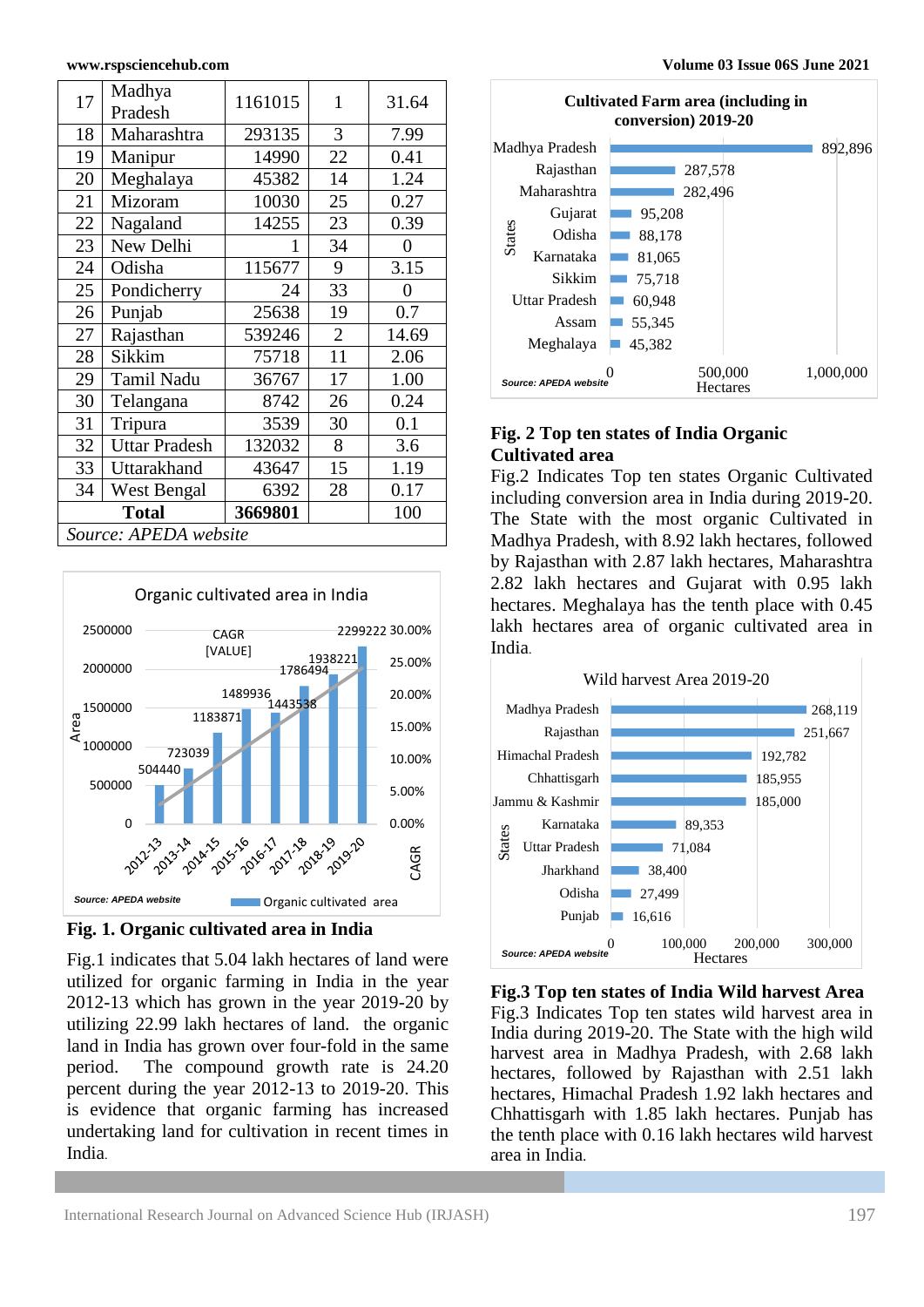

**Fig.4. Top ten states of India exports in term of Value**

According to Fig.4, in terms of export value, The State with the high export value of organic produces in Madhya Pradesh, with 1670 Cr., followed by Gujarat with 509 Cr., Maharashtra 471 Cr., Kerala 310 Cr., Telangana has the tenth place of organic agricultural produces export among the state with Value of 113 Cr.

## **5.2 Organic farming scenario in Tamilnadu**



**Fig.5. Organic Area (Cultivated + Wild harvest) in Tamilnadu.**

Fig.5 indicates that 0.12 lakh hectares of land were utilized for organic farming in Tamilnadu in the year 2014-15 which has grown in the year 2019-20 by utilizing 0.36 lakh hectares of land. The organic land in India has grown nearly threefold the period. The compound growth rate is 24.01 percent during 2014-15 to 2019-20 which shows Tamilnadu has a growing state.



## **Fig.6. Organic cultivated (including conversion) in Tamilnadu.**

Fig.6 indicates that 0.03 lakh hectares of land were utilized for organic cultivated area in Tamilnadu in the year 2012-13 which has grown in the year 2019-20 by utilizing 0.26 lakh hectares of land. The compound growth rate is 35.71 percent during 2012-13 to 2019-20.

## **Conclusions**

Indian farmers whatever dreams remained darkened by crises of COVID-19. Due to the continuous lockdown and limitation of movement they were unable to access the organic market. Future growth is expected to be influenced by the effects of climate change, the COVID-19 pandemic, support measures, and increased interest in organic food procurement. The graceful market and profit margin have inspired the farmers to undertake organic farming. To provoke and to switch the organic farming practices by farmers, the Government to initiate construction of the infrastructure of both fiscal and technical support. This study is attempted to understand and document the development of organic agriculture at the India level with the state of Tamilnadu status. It is evident that organic farming has been improved in recent years in India.

## **References**

## **Journals**

- [1].Amarnath J.S., Sridhar V., (2012), "An Economic Analysis of Organic Farming in Tamil Nadu, India", Bangladesh Journal of Agriculture Economics XXXV, pp 33-51.
- [2].Deshmukh, M., & Babar, N. A. (2015). Can Organic Farming Contribute To Sustainable